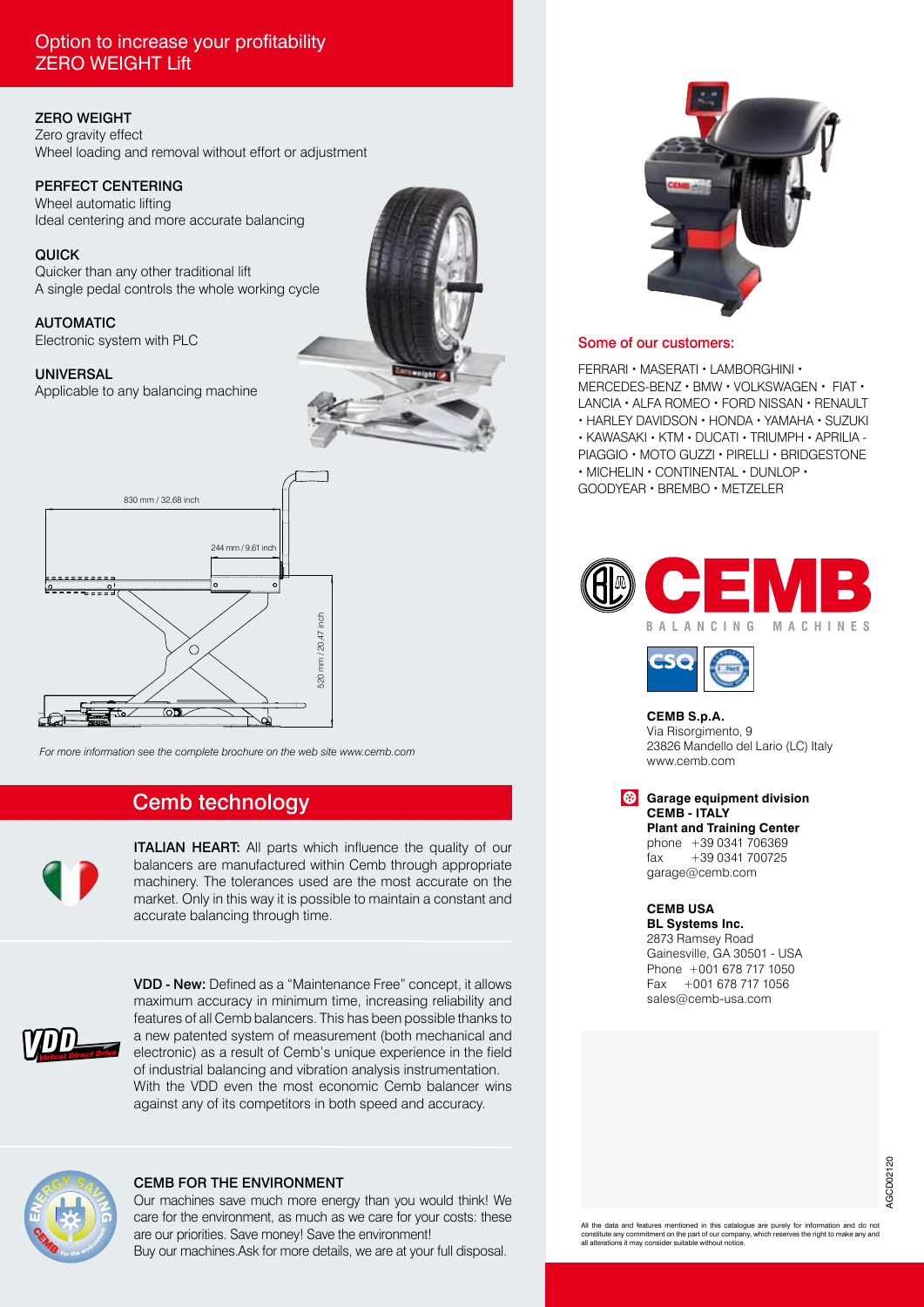





 $\overline{10}$ 

20

ڪِ ⊶

向国

 $CEMB = 1$ 



*Digital Balancing machine with touch panel* 

*Innovative design*



3D Automatic measurements by sonar

Digital touch panel

Laser for weight positioning inside the rim

Led to light working space

Wheel Best Access

VIDD Virtual Direct Drive (CEMB patent)

weight

*Option* Automatic lift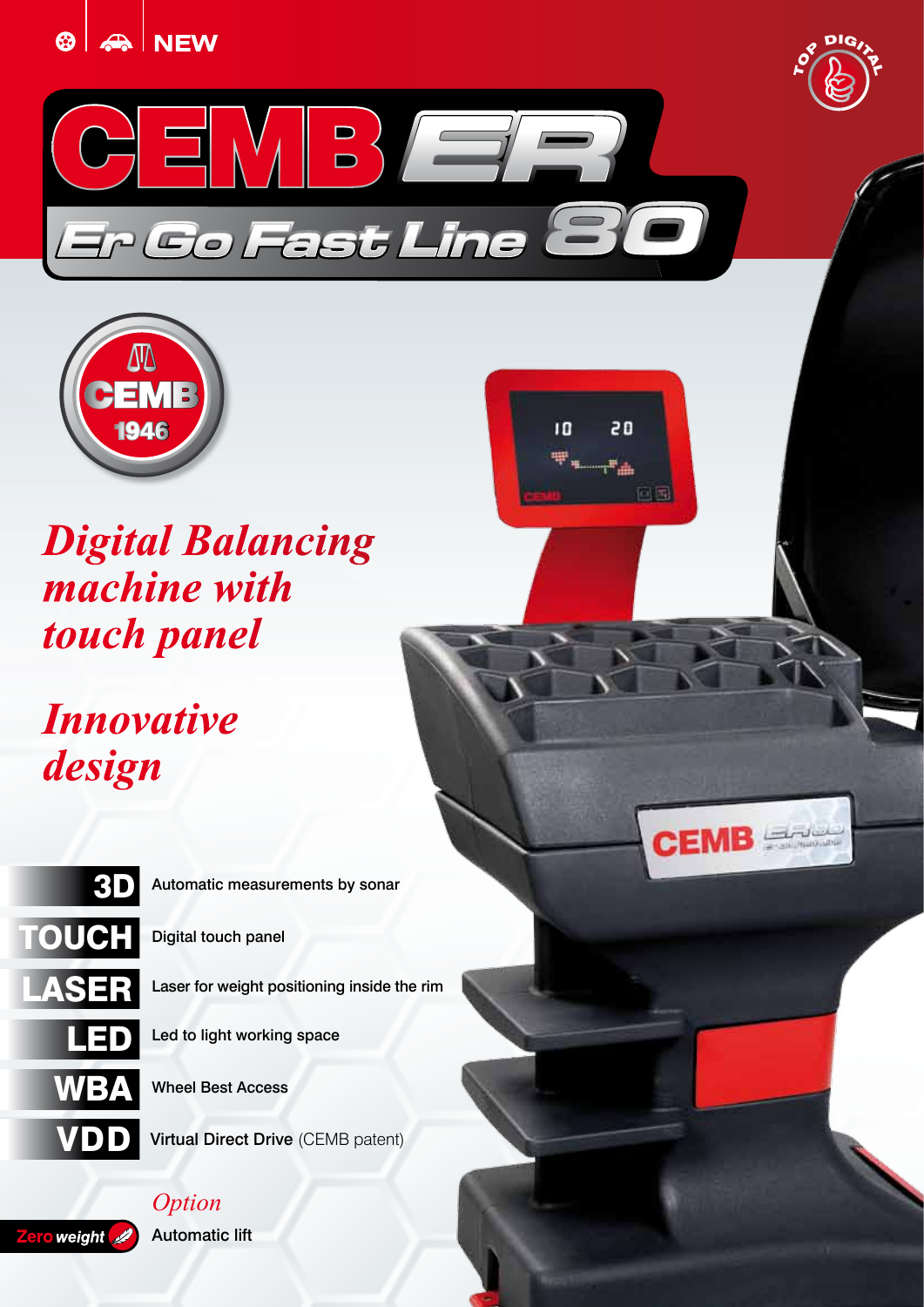



# *From CEMB experience…*

- ER80 balancer is the result of CEMB consolidated experience in the manufacturing of high technology garage and industrial balancers since 1946. Development and cooperation with the most important car and tyre manufacturers guarantee to the professionals in the garage equipment field:
- *Reliability*
- *Easy and quick use*
- *Accuracy*
- *Extremely fast cycle time!*

и

20

CEMB<sup>ex</sup>

# *Innovative design*

- New ergonomic, easy-use and essential design
- WBA Wheel Best Access Wide space to work inside the rim
- Multifunctional and digital touch panel
- Ergonomic tool positioning close at hand

# *Core of technology*

- VDD (Virtual Direct Drive) very quick and maintenance free measurement system (CEMB patent)
- Lock of wheel in the correction position by means of an electromagnetic brake
- LA SONAR (CEMB patent) for automatic measurement of the wheel width
- Software programs for the professionals: SPLIT, OPT, ALU
- NEWS! Extended gauge for diameter and distance measurement of rims up to 28", with automatic locking on correction planes. New pincer to hold the adhesive weight.
- Led light to illuminate the working space inside the rim

# *ER80, balancer for professionals*

- ER80 qualifies and improves the working method in specialized workshops
- All the parts are designed to make easy and quick any balancing operation



- **ER80SE Pneumatic wheel locking (Cemb Patent)** Floor to floor time reduction Extremely easy and quick to use
	- Very accurate wheel centering